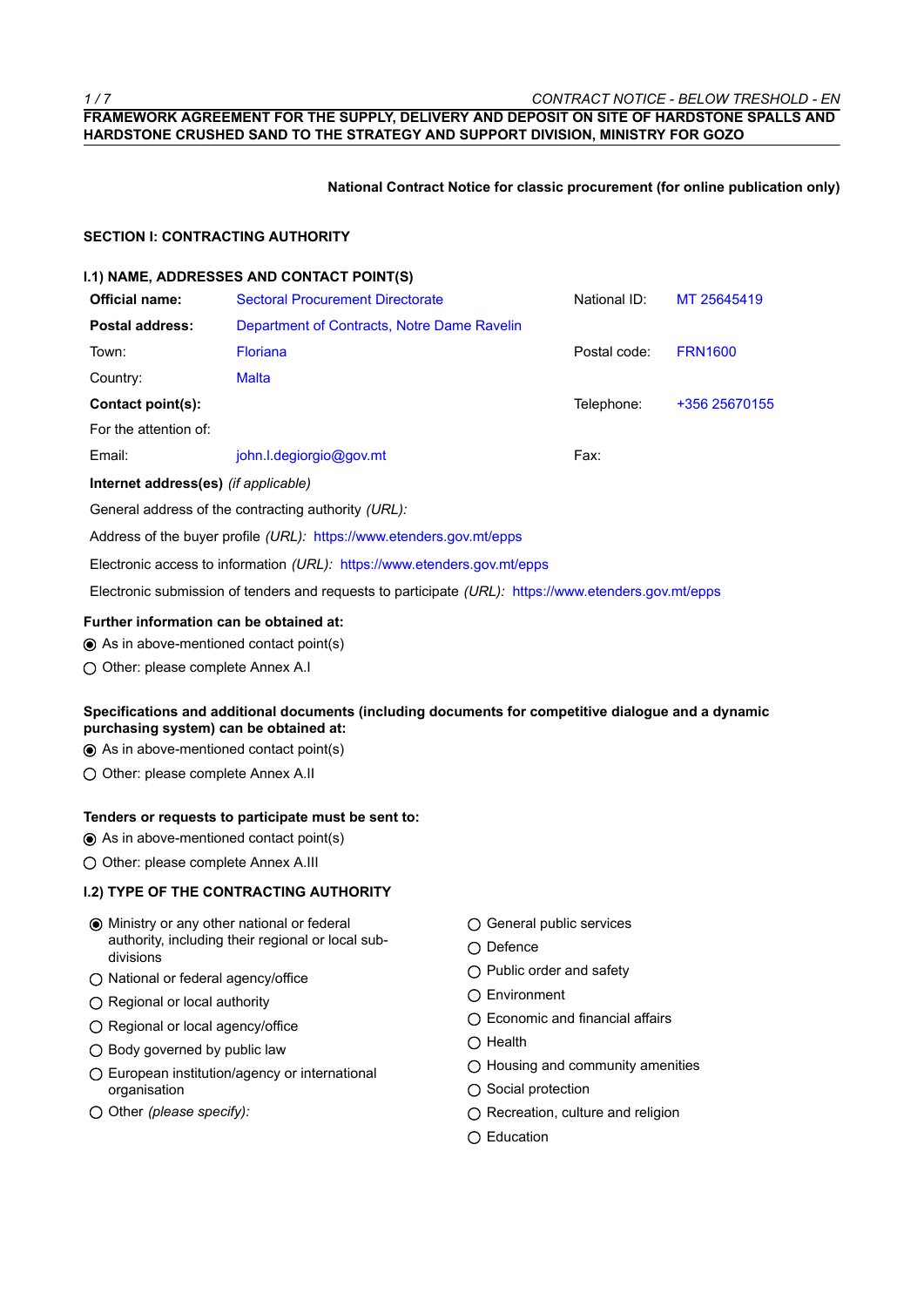### **FRAMEWORK AGREEMENT FOR THE SUPPLY, DELIVERY AND DEPOSIT ON SITE OF HARDSTONE SPALLS AND HARDSTONE CRUSHED SAND TO THE STRATEGY AND SUPPORT DIVISION, MINISTRY FOR GOZO**

Other *(please specify):*

#### **I.4) Contract award on behalf of other contracting authorities**

The contracting authority is purchasing on behalf of other contracting authorities:

 $O$  ves  $O$  no

(If yes, information on those contracting authorities can be provided in Annex A)

### **SECTION II: OBJECT OF THE CONTRACT**

#### **II.1) DESCRIPTION**

#### **II.1.1) Title attributed to the contract by the contracting authority**

FRAMEWORK AGREEMENT FOR THE SUPPLY, DELIVERY AND DEPOSIT ON SITE OF HARDSTONE SPALLS AND HARDSTONE CRUSHED SAND TO THE STRATEGY AND SUPPORT DIVISION, MINISTRY FOR GOZO

#### **II.1.2) Type of contract and location of works, place of delivery or of performance**

*(Choose one category only - works, supplies or services - which corresponds most to the specific object of your contract or purchase(s))*

| $\bigcirc$ (a) Works                                           | $\odot$ (b) Supplies             | $\bigcirc$ (c) Services         |  |
|----------------------------------------------------------------|----------------------------------|---------------------------------|--|
| ◯ Execution                                                    | $\bigcirc$ Purchase              | Service category No             |  |
| $\bigcirc$ Design and execution                                | $\bigcirc$ Lease                 | Please see Annex C3 for service |  |
| ○ Realisation, by whatever means                               | $\bigcap$ Rental                 | categories                      |  |
| of work, corresponding to the<br>requirements specified by the | $\bigcirc$ Hire purchase         |                                 |  |
| contracting authorities                                        | $\bigcap$ A combination of these |                                 |  |
| Main site or location of works                                 | Main place of delivery           | Main place of performance       |  |
|                                                                | NUTS code MT00                   |                                 |  |

#### **II.1.3) The notice involves**

○ A public contract

- The establishment of a framework agreement
- $\bigcirc$  The setting up of a dynamic purchasing system (DPS)

#### **II.1.3) Information on framework agreement** *(if applicable)*

| $\bigcirc$ Framework agreement with several operators                                     | $\bigcap$ Framework agreement with a single operator |
|-------------------------------------------------------------------------------------------|------------------------------------------------------|
| Number                                                                                    |                                                      |
| OR, if applicable, maximum number of participants to the<br>framework agreement envisaged |                                                      |

#### **Duration of the framework agreement:**

Duration in year(s):  $\qquad \qquad \text{or month(s)}$ 

Justification for a framework agreement, the duration of which exceeds four years:

**Estimated total value of purchases for the entire duration of the framework agreement** *(if applicable; give figures only):*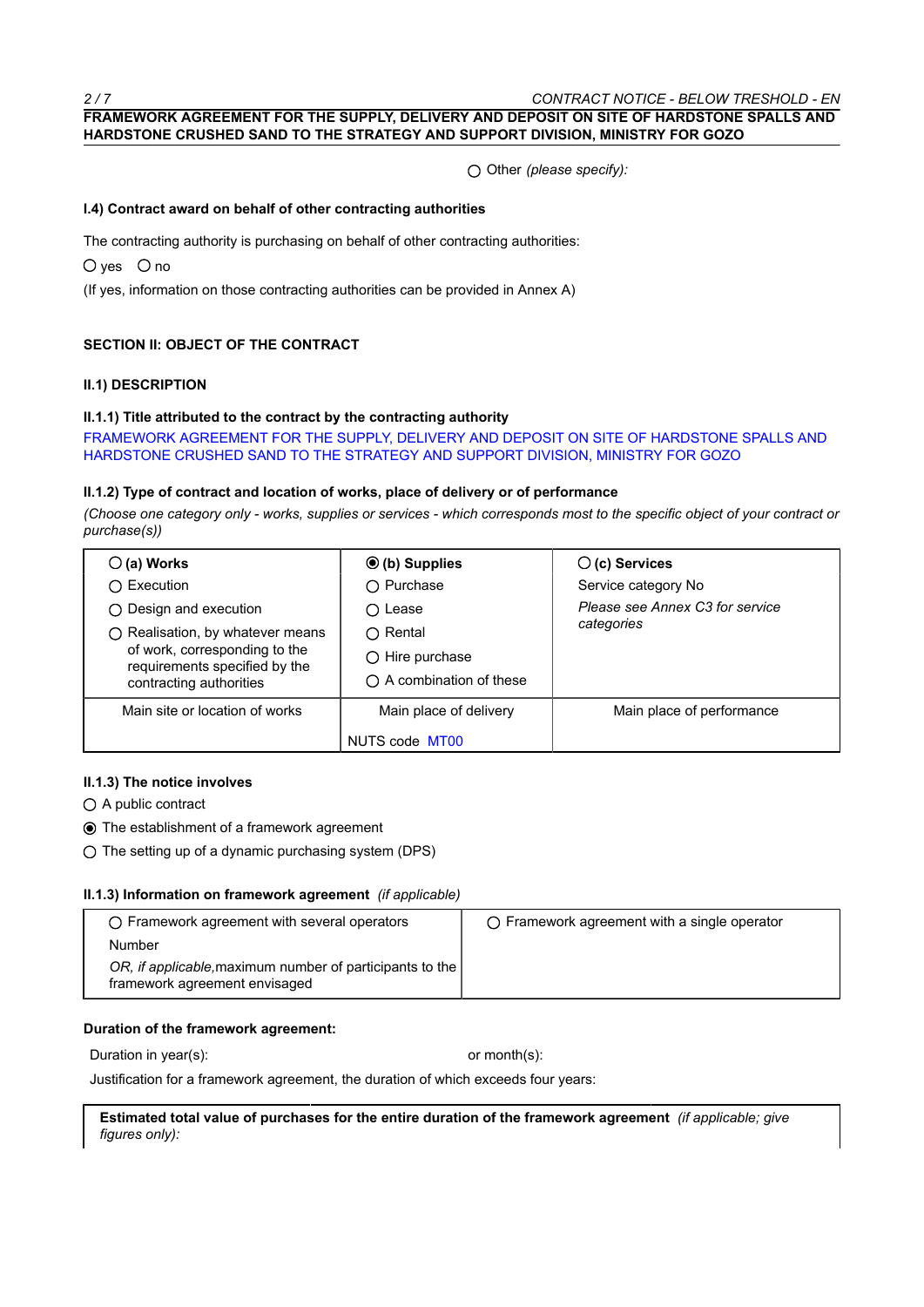# **FRAMEWORK AGREEMENT FOR THE SUPPLY, DELIVERY AND DEPOSIT ON SITE OF HARDSTONE SPALLS AND HARDSTONE CRUSHED SAND TO THE STRATEGY AND SUPPORT DIVISION, MINISTRY FOR GOZO**

| Estimated value excluding VAT:                                          |     | Currency: |
|-------------------------------------------------------------------------|-----|-----------|
| OR Range: between                                                       | and | Currency: |
| Frequency and value of the contracts to be awarded: <i>(if known)</i> : |     |           |

#### **II.1.5) Short description of the contract or purchase(s)**

The subject of this tender is the framework agreement for the supply, delivery and deposit on site of hardstone spalls and hardstone crushed sand to the Strategy and Support Division, Ministry for Gozo.

#### **II.1.6) Common procurement vocabulary (CPV)**

|                      | Main vocabulary | Supplementary vocabulary (if applicable) |
|----------------------|-----------------|------------------------------------------|
| Main object          | 14210000        |                                          |
| Additional object(s) | 14212000        |                                          |

#### **II.1.7) Contract covered by the Government Procurement Agreement (GPA)**

 $O$  yes  $O$  no

**II.1.8) Division into lots** *(for information about lots, use Annex B as many times as there are lots)*

 $O$  yes  $\odot$  no

**If yes,** tenders should be submitted for *(tick one box only)*

 $\bigcirc$  one lot only

 $\bigcirc$  one or more lots

 $\bigcirc$  all lots

### **II.1.9) Variants will be accepted**

 $O$  yes  $\bullet$  no

### **II.2) QUANTITY OR SCOPE OF THE CONTRACT**

### **II.2.1) Total quantity or scope** *(including all lots and options, if applicable)*

| If applicable, estimated value excluding VAT (give figures only): |     | Currencv: |
|-------------------------------------------------------------------|-----|-----------|
| ORRange: between                                                  | and | Currencv: |

### **II.2.2) Options** *(if applicable)*

 $O$  yes  $O$  no

### **If yes,** description of these options:

| If known, provisional timetable for recourse to these options: |         |                                  |
|----------------------------------------------------------------|---------|----------------------------------|
| in months:                                                     | ordays: | (from the award of the contract) |

# **II.2.3)Information about renewals** *(if applicable)*

*This contract is subject to renewal*

 $O$  yes  $O$  no

Number of possible renewals *(if any): or*Range: between and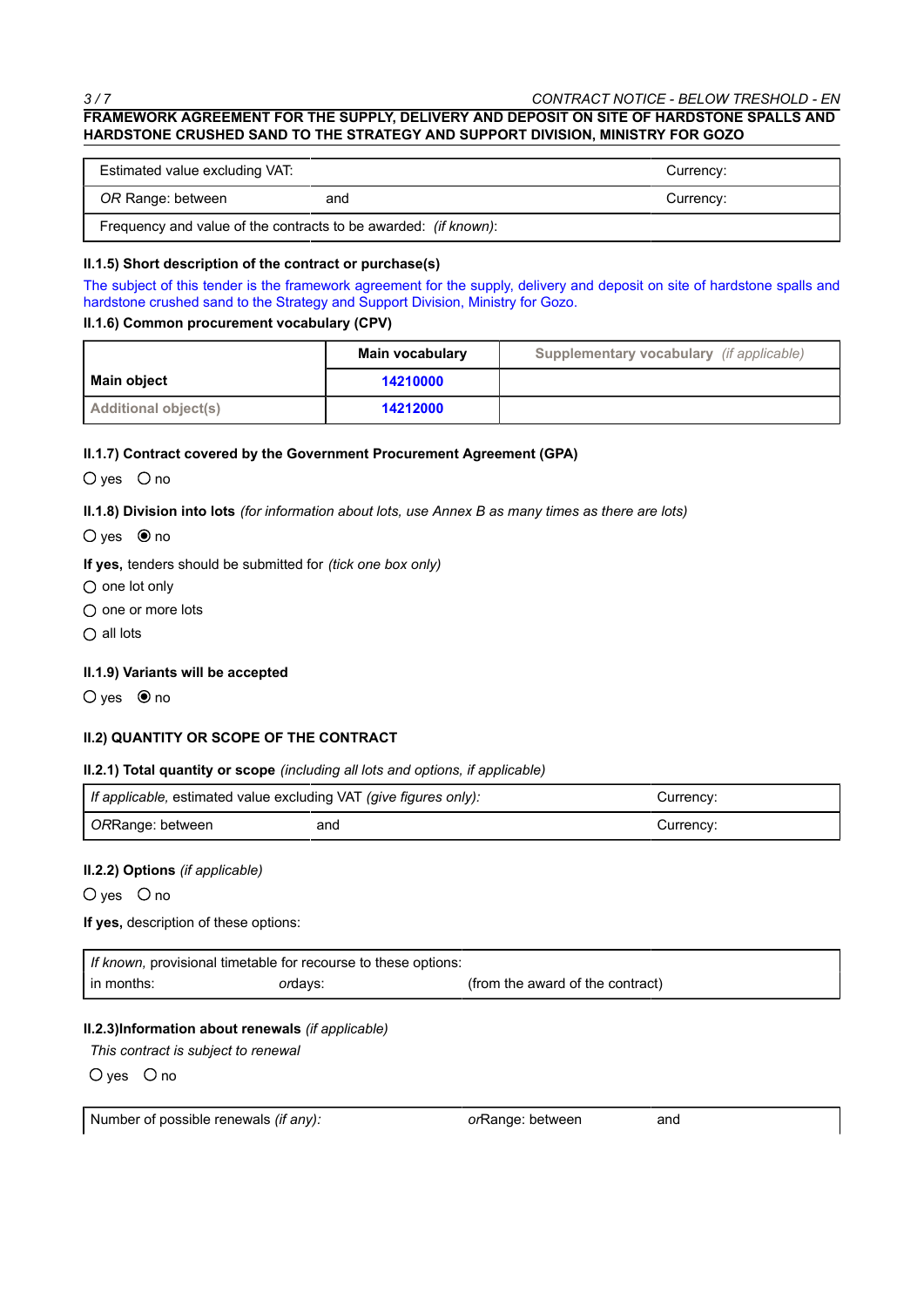# **FRAMEWORK AGREEMENT FOR THE SUPPLY, DELIVERY AND DEPOSIT ON SITE OF HARDSTONE SPALLS AND HARDSTONE CRUSHED SAND TO THE STRATEGY AND SUPPORT DIVISION, MINISTRY FOR GOZO**

*If known,* in the case of renewable supplies or service contracts, estimated timeframe for subsequent contracts: in months: *or*days: (from the award of the contract)

### **II.3) DURATION OF THE CONTRACT OR TIME-LIMIT FOR COMPLETION**

| Duration in months: | ordays:      | (from the award of the contract) |
|---------------------|--------------|----------------------------------|
| OR Starting         | (dd/mm/yyyy) |                                  |
| Completion          | (dd/mm/yyyy) |                                  |

#### **SECTION III: LEGAL, ECONOMIC, FINANCIAL AND TECHNICAL INFORMATION**

#### **III.1) CONDITIONS RELATING TO THE CONTRACT**

**III.1.1) Deposits and guarantees required** *(if applicable)*

**III.1.2) Main financing conditions and payment arrangements and/or reference to the relevant provisions governing them**

**III.1.3) Legal form to be taken by the group of economic operators to whom the contract is to be awarded** *(if applicable)*

#### **III.1.4) Other particular conditions to which the performance of the contract is subject** *(if applicable)*

 $O$  ves  $\odot$  no

**If yes,** description of particular conditions

### **III.2) CONDITIONS FOR PARTICIPATION**

#### **III.2.1) Personal situation of economic operators, including requirements relating to enrolment on professional or trade registers**

Information and formalities necessary for evaluating if requirements are met:

#### **III.2.2) Economic and financial capacity**

| Information and formalities necessary for evaluating if | Minimum level(s) of standards possibly required |
|---------------------------------------------------------|-------------------------------------------------|
| requirements are met:                                   | (if applicable):                                |

### **III.2.3) Technical capacity**

| Information and formalities necessary for evaluating if | Minimum level(s) of standards possibly required |
|---------------------------------------------------------|-------------------------------------------------|
| requirements are met:                                   | (if applicable):                                |

### **III.2.4) Information about reserved contracts** *(if applicable)*

 $\bigcirc$  The contract is restricted to sheltered workshops

 $\bigcirc$  The execution of the contract is restricted to the framework of sheltered employment programmes

#### **SECTION IV: PROCEDURE**

### **IV.1) TYPE OF PROCEDURE**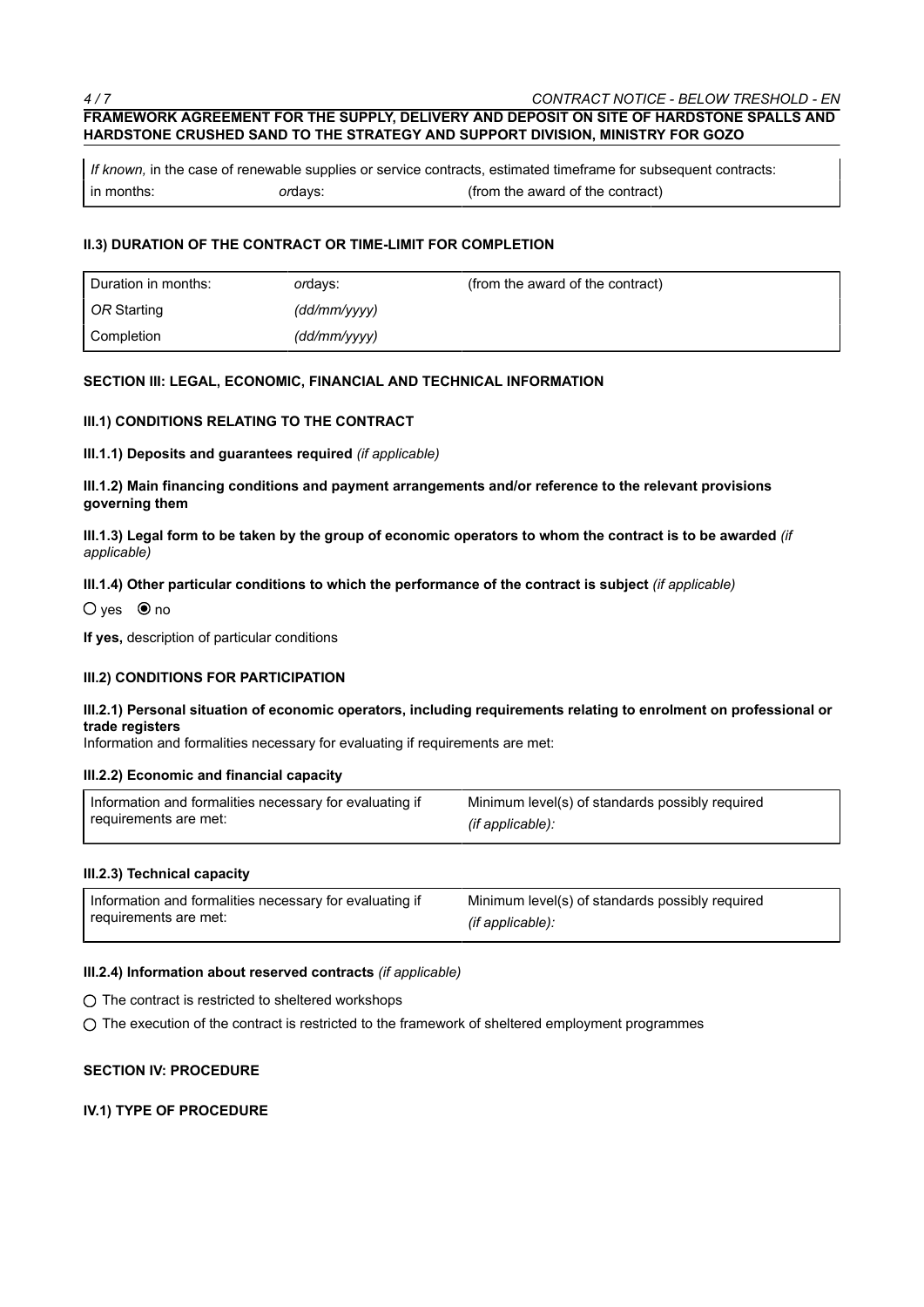# **FRAMEWORK AGREEMENT FOR THE SUPPLY, DELIVERY AND DEPOSIT ON SITE OF HARDSTONE SPALLS AND HARDSTONE CRUSHED SAND TO THE STRATEGY AND SUPPORT DIVISION, MINISTRY FOR GOZO**

# **IV.1.1) Type of procedure**

| <b>◉ Open</b>                                        |
|------------------------------------------------------|
| ○ Accelerated open                                   |
| $\bigcap$ Restricted                                 |
| ○ Accelerated restricted                             |
| ○ Competitive procedure with negotiation             |
| ○ Accelerated competitive procedure with negotiation |
| ○ Competitive dialogue                               |
| $\bigcirc$ Innovation partnership                    |

# **IV.2) AWARD CRITERIA**

### **IV.2.1) Award criteria** *(please tick the relevant box(es))*

# **● Lowest price**

*OR*

- $\bigcirc$  The most economically advantageous tender in terms of
	- $\bigcirc$  the criteria stated below (the award criteria should be given with their weighting or in descending order of importance where weighting is not possible for demonstrable reasons)
	- $\bigcirc$  the criteria stated in the specifications, in the invitation to tender or to negotiate or in the descriptive document

| Criteria | Weighting | Criteria | Weighting |
|----------|-----------|----------|-----------|
| л.       |           | 6.       |           |
| Ζ.       |           | ⇁<br>. . |           |
| 3.       |           | 8.       |           |
| 4.       |           | 9.       |           |
| -5.      |           | 10.      |           |

### **IV.2.2) An electronic auction will be used**

 $O$  yes  $\circledcirc$  no

**If yes,** additional information about electronic auction *(if appropriate)*

### **IV.3) ADMINISTRATIVE INFORMATION**

**IV.3.1) File reference number attributed by the contracting authority** *(if applicable)* SPD3/2021/090

### **IV.3.2) Previous publication(s) concerning the same contract**

 $O$  yes  $O$  no

### **If yes,**

| Prior information notice | ) Notice on a buyer profile |              |
|--------------------------|-----------------------------|--------------|
| Notice number in OJ:     |                             | (dd/mm/yyyy) |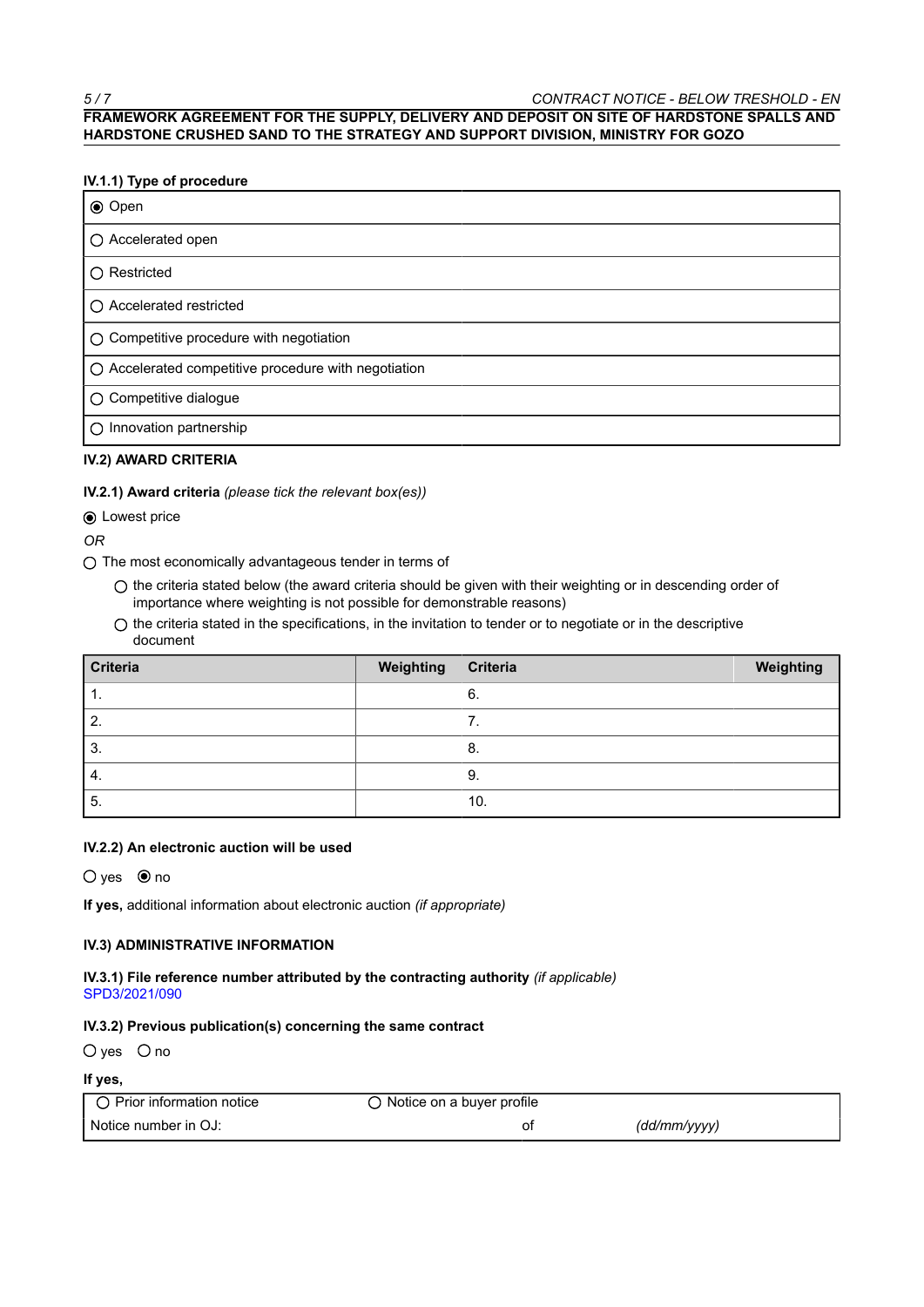# *6 / 7 CONTRACT NOTICE - BELOW TRESHOLD - EN* **FRAMEWORK AGREEMENT FOR THE SUPPLY, DELIVERY AND DEPOSIT ON SITE OF HARDSTONE SPALLS AND HARDSTONE CRUSHED SAND TO THE STRATEGY AND SUPPORT DIVISION, MINISTRY FOR GOZO**

 $\bigcirc$  Other previous publications (if applicable)

### **IV.3.3) Conditions for obtaining specifications and additional documents** *(except for a DPS)* **or descriptive document** *(in the case of a competitive dialogue)*

|                                                                                                                                                                                                                     | Time limit for receipt of requests for documents or for accessing documents                                             |   |          |         |              |         |         |         |         |         |         |         |           |           |           |         |   |     |           |           |       |   |
|---------------------------------------------------------------------------------------------------------------------------------------------------------------------------------------------------------------------|-------------------------------------------------------------------------------------------------------------------------|---|----------|---------|--------------|---------|---------|---------|---------|---------|---------|---------|-----------|-----------|-----------|---------|---|-----|-----------|-----------|-------|---|
| Date:                                                                                                                                                                                                               |                                                                                                                         |   |          |         | (dd/mm/yyyy) |         |         | Time:   |         |         |         |         |           |           |           |         |   |     |           |           |       |   |
|                                                                                                                                                                                                                     | Payable documents                                                                                                       |   |          |         |              |         |         |         |         |         |         |         |           |           |           |         |   |     |           |           |       |   |
|                                                                                                                                                                                                                     | $O$ yes $\bullet$ no                                                                                                    |   |          |         |              |         |         |         |         |         |         |         |           |           |           |         |   |     |           |           |       |   |
|                                                                                                                                                                                                                     | If yes, price (give figures only):<br>Currency:                                                                         |   |          |         |              |         |         |         |         |         |         |         |           |           |           |         |   |     |           |           |       |   |
|                                                                                                                                                                                                                     | Terms and method of payment:                                                                                            |   |          |         |              |         |         |         |         |         |         |         |           |           |           |         |   |     |           |           |       |   |
|                                                                                                                                                                                                                     | IV.3.4) Time-limit for receipt of tenders or requests to participate<br>Date: 05/04/2022<br>Time: 09:30<br>(dd/mm/yyyy) |   |          |         |              |         |         |         |         |         |         |         |           |           |           |         |   |     |           |           |       |   |
| IV.3.6) Language(s) in which tenders or requests to participate may be drawn up<br>$\Box$ Any EU official language<br>□ Official EU language(s):                                                                    |                                                                                                                         |   |          |         |              |         |         |         |         |         |         |         |           |           |           |         |   |     |           |           |       |   |
| ES.                                                                                                                                                                                                                 | <b>CS</b>                                                                                                               |   | DA DE ET |         | EL           | EN      | FR.     | ΙT      | LV      | LT      | HU      | MТ      | <b>NL</b> | <b>PL</b> | <b>PT</b> | SK SL   |   | FI. | <b>SV</b> | <b>BG</b> | GA RO |   |
| Ő                                                                                                                                                                                                                   | $\bigcirc$                                                                                                              | ◯ | $\circ$  | $\circ$ | $\circ$      | $\circ$ | $\circ$ | $\circ$ | $\circ$ | $\circ$ | $\circ$ | $\circ$ | $\circ$   | $\circ$   | $\circ$   | $\circ$ | O | O   | O         | O         | ∩     | O |
|                                                                                                                                                                                                                     | Other:                                                                                                                  |   |          |         |              |         |         |         |         |         |         |         |           |           |           |         |   |     |           |           |       |   |
| IV.3.7) Minimum time frame during which the tenderer must maintain the tender (open procedure)<br>Until:<br>(dd/mm/yyyy)<br>ORDuration in month(s):<br>OR days: (from the date stated for receipt of tender)        |                                                                                                                         |   |          |         |              |         |         |         |         |         |         |         |           |           |           |         |   |     |           |           |       |   |
| IV.3.8) Conditions for opening tenders<br>Date: 05/04/2022<br>(dd/mm/yyyy)<br>Time: 10:00<br>Place (if applicable):<br>Persons authorised to be present at the opening of tenders (if applicable)<br>$O$ yes $O$ no |                                                                                                                         |   |          |         |              |         |         |         |         |         |         |         |           |           |           |         |   |     |           |           |       |   |
| <b>SECTION VI: COMPLEMENTARY INFORMATION</b>                                                                                                                                                                        |                                                                                                                         |   |          |         |              |         |         |         |         |         |         |         |           |           |           |         |   |     |           |           |       |   |
| VI.1) THIS IS A RECURRENT PROCUREMENT (if applicable)<br>$O$ yes $O$ no<br>If yes, estimated timing for further notices to be published:                                                                            |                                                                                                                         |   |          |         |              |         |         |         |         |         |         |         |           |           |           |         |   |     |           |           |       |   |
| VI.2) CONTRACT RELATED TO A PROJECT AND/OR PROGRAMME FINANCED BY EU FUNDS<br>$O$ yes $\bullet$ no<br>If yes, reference to project(s) and/or programme(s):                                                           |                                                                                                                         |   |          |         |              |         |         |         |         |         |         |         |           |           |           |         |   |     |           |           |       |   |

# **VI.3) ADDITIONAL INFORMATION** *(if applicable)*

# **VI.4) PROCEDURES FOR APPEAL**